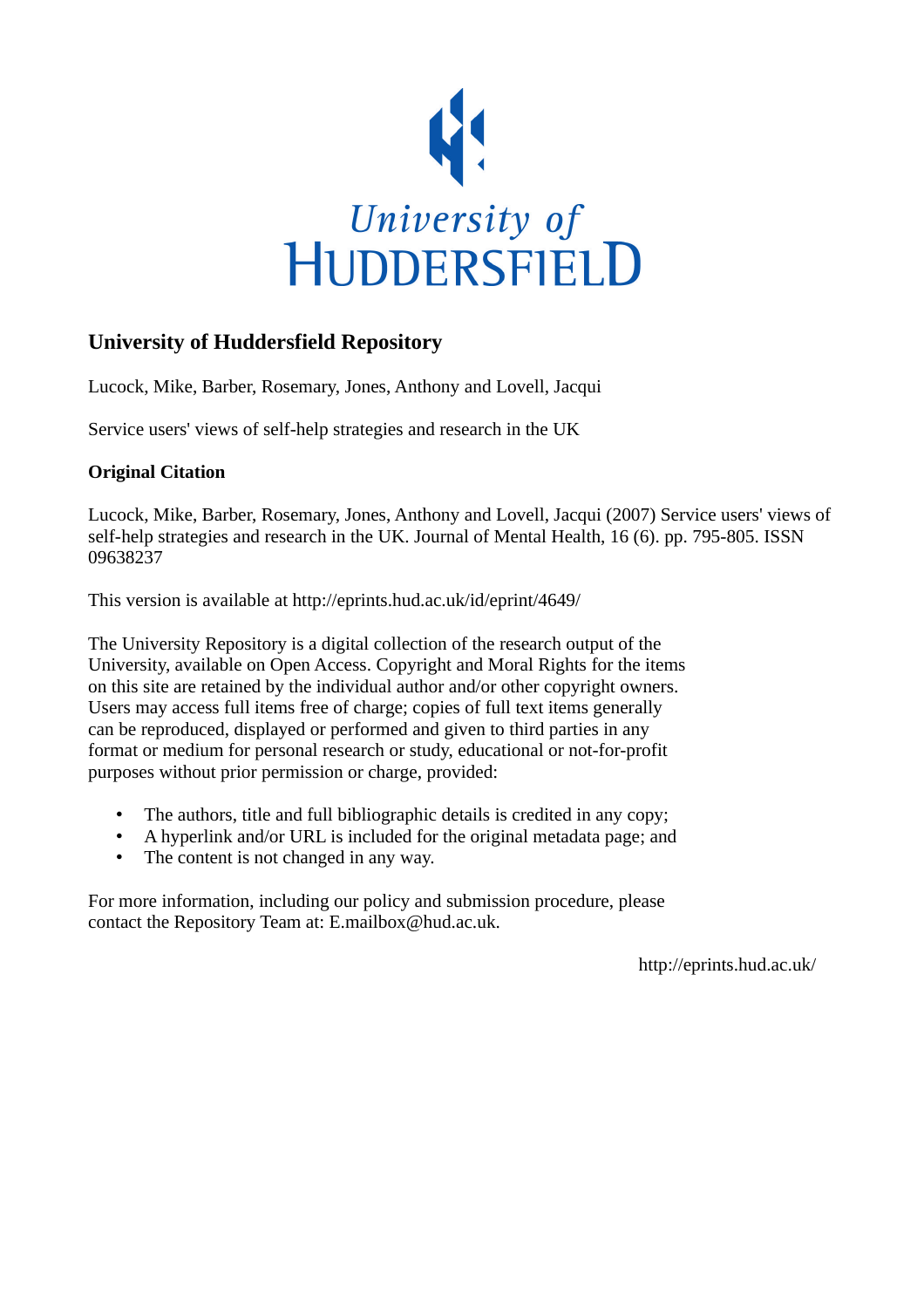**Running head: Service users' views of self-help anxiety pack** 

# **Service users' views of a self-help pack for anxiety**

#### **Abstract**

*Background* - Despite some evidence for the effectiveness of self-help approaches and their recommended use in recent NICE guidance for anxiety and depression, more research is needed into service users' views of self-help materials and their effectiveness in different service settings, including self-help groups.

*Aim* – To obtain the views of a group of mental health service users who attended a self-help organisation of a) a self-help anxiety pack, b) the impact it had on their coping and c) the impact on them of the user consultation exercise.

*Method* - The views were obtained through focus groups using a semi-structured interview schedule and were then subject to qualitative template analysis.

*Results* - The emergent themes included recommendations for improving the pack by making it briefer, more readable and less technical. Other clear themes were the value of working with the pack as a group and concerns about individuals being able to make use of the pack without support and guidance. The implications of these findings for the development and implementation of self-help approaches for mental health problems and research with community based self-help groups are discussed.

*Conclusions* – Service user views of self-help approaches can inform the development of effective and acceptable materials and clarify the support required to make effective use of the material.

*Declaration of Interest* – This study was funded by the University of Huddersfield.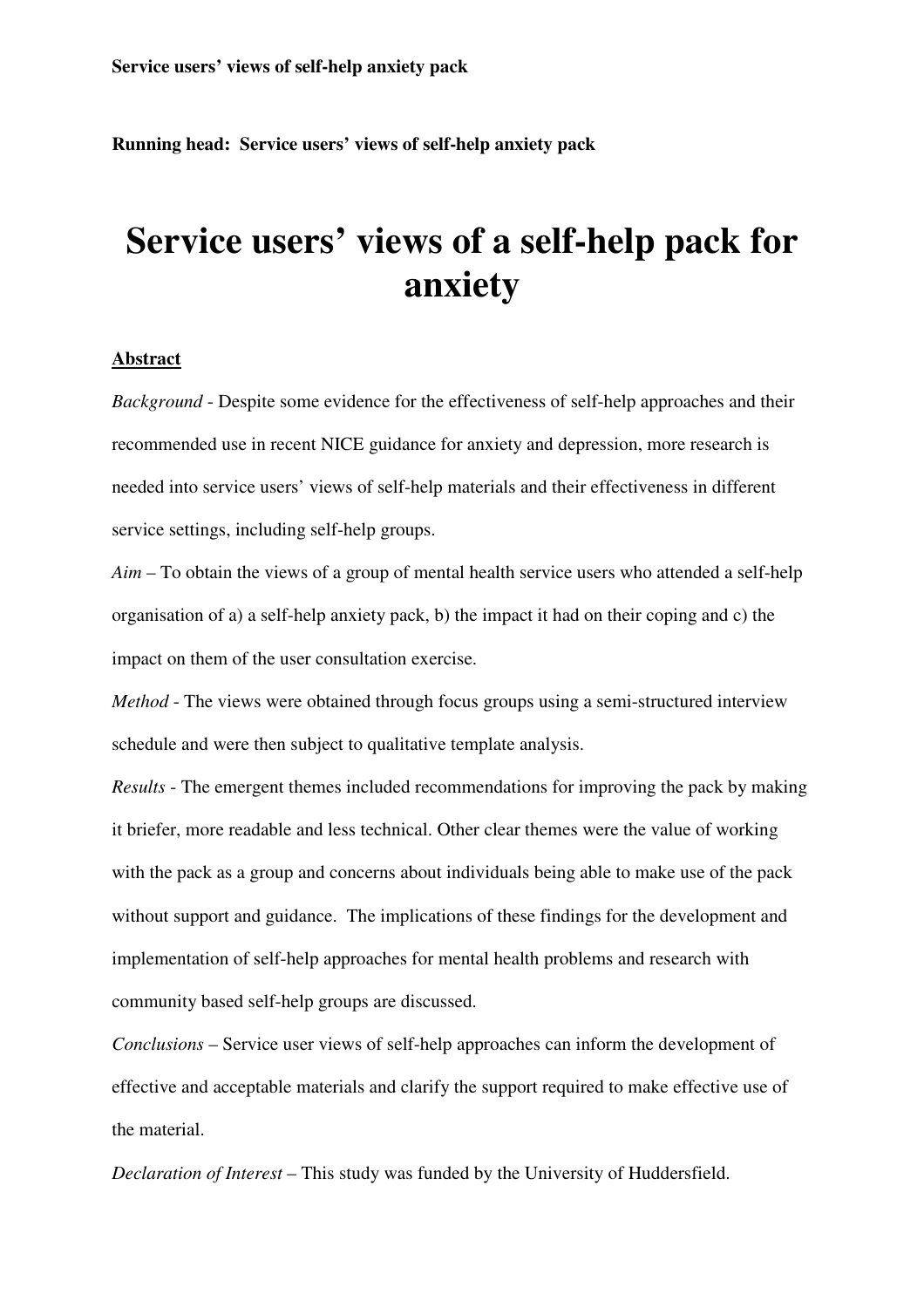## **Introduction**

Self-help approaches have become increasingly popular in recent years in the form of books, CD Roms, internet based resources and self-help groups. These approaches have the potential to empower service users and provide them with more accessible interventions (Wright, 2004b; Lewis, Anderson, Araya, Elgie, Harrison et al., 2003; Richards, 2004). They also have the potential to provide more cost effective interventions. Self-help is a service development and research priority in mental health in the UK and guided self-help is recommended in recent NICE guidance for mild to moderate anxiety and depression (NICE, 2004a,b) as part of a stepped care model. In a stepped care approach relatively low intensity interventions are provided initially and more intensive, costly interventions provided only if required (Lovell, & Richards, 2000). Self-help, or self management, approaches are also important in that they increase self efficacy and self reliance and provide a range of options that can be accessed more easily. This is important in view of the lack of availability of therapists and the consequential long waiting times. Self-help materials can also be used at any time, need not interfere with work of family commitments (Lewis et al., 2003) and are important in increasing patient choice in mental health services. Although NICE guidance recommends self-help for mild to moderate mental health problems, self-help approaches should also be considered in other settings such as secondary care and the voluntary and community sector where there are many self-help groups for people with mental health problems. Lewis et al (2003, page 3) pointed out that "self-help groups are interesting and potentially important methods of delivering self-help interventions", and that there has been little evaluation of self-help materials in self-help groups. The need for more research in this area involving service users has also been highlighted (Wright, 2004a; 2004b). Self-help approaches can encompass a range of approaches, including strategies people use in their everyday lives, self-help and support groups that have little or no involvement with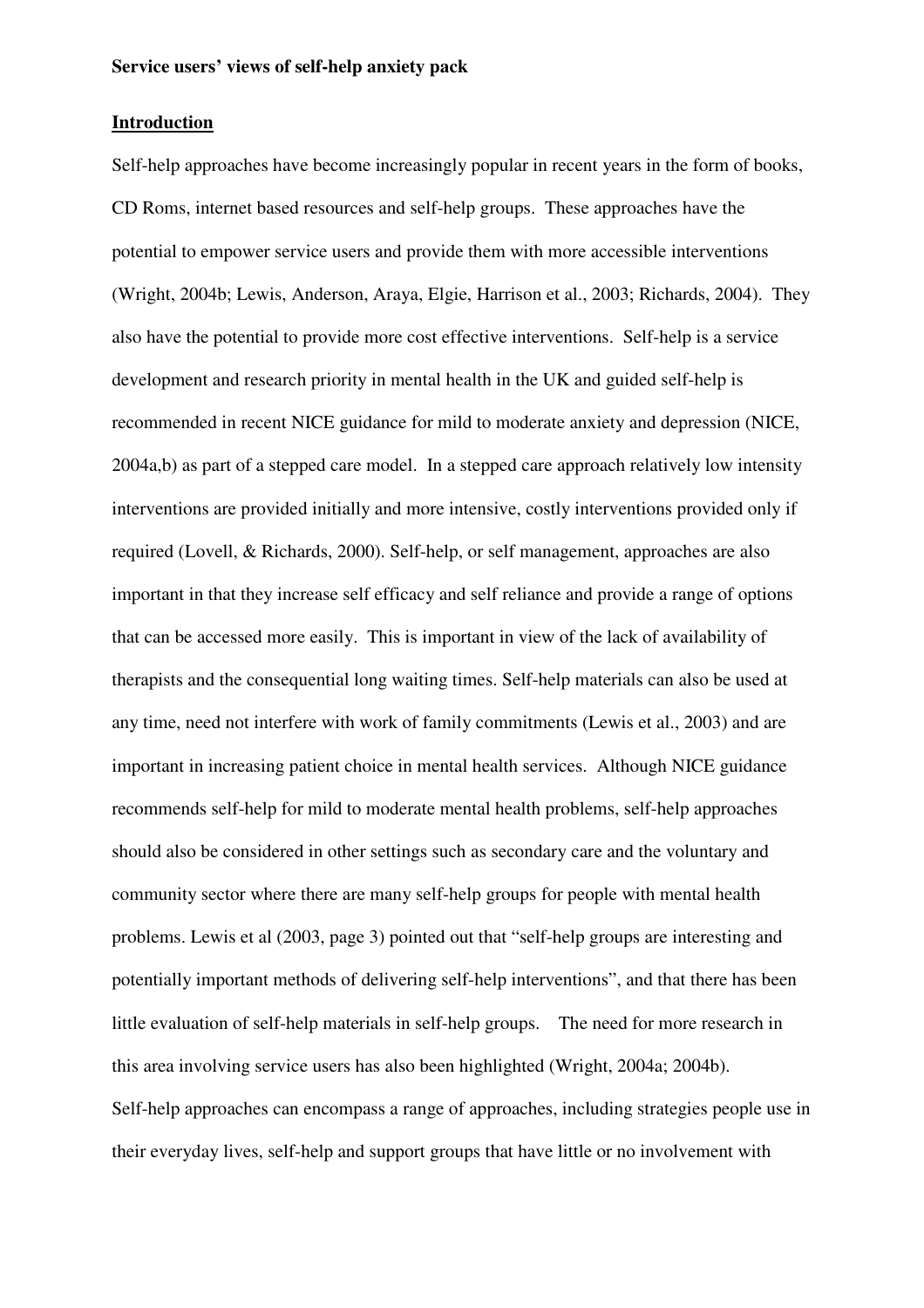statutory services or professionals and professional led self-help technologies such as workbooks and CD Roms, most of which are based on cognitive behavioural therapy (CBT). CBT has been found to be effective for a range of psychological problems, particularly anxiety and depression (Department of Health, 2001). Areas covered by CBT based self-help material often include understanding the cognitive model, understanding the nature of the anxiety and depression and the relationships of thoughts, feelings, physiology and behaviour, self monitoring, cognitive and behavioural strategies and relapse prevention. Self-help interventions can be provided in a range of settings, with different amounts of professional support, and with different amounts of information, ranging from relatively brief booklets to more comprehensive workbooks. Workbooks require active engagement, some self assessment and working to achieve goals using self-help strategies.

The Lewis et al review recommended more qualitative research into service users' views of the accessibility, ease of use and perceived benefits of self-help materials. This is very important to ensure such material is acceptable, accessible and effective. It is not only important to develop material based on well established approaches such as CBT but to present it in accessible ways. Feedback from service users is required to help clarify the amount of guidance needed to make use of such material. The importance of service user involvement in research in the NHS has been advocated in policy guidelines since 1999 (Department of Health, 1999) and there is increasing evidence of such involvement in mental health research (Telford and Faulkner, 2004). This can involve various roles, ranging from advisory roles, providing their views as research participants and as primary researchers (e.g. Rose et al, 2003; Trivedi & Wykes, 2002; Faulkner & Layzell, 2000). In this study service users express their views as research participants. A service user's experience of distress and mental health service usage brings a perspective to research that could not otherwise be achieved (Townend & Braithwaite, 2002). Service user involvement in the research process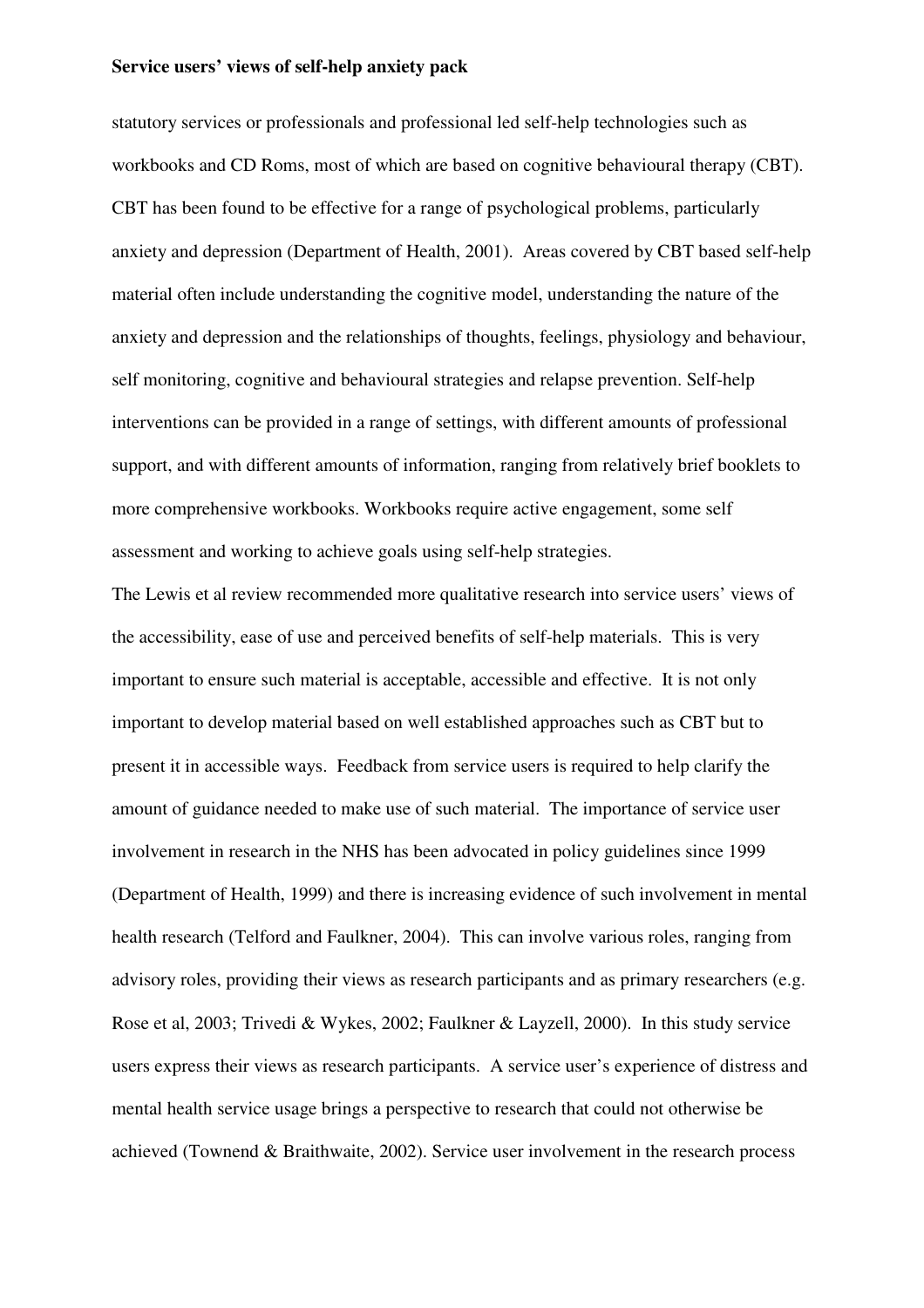may also contribute to improving their self-belief (Davis & Braithwaite, 2001). Several papers have commented that service users who participated in initiatives welcomed the opportunity to be involved and that their self esteem improved as a result of their contributions (Barnes, 1997; Sheppard, 2000). The findings of other surveys and interviews with patients are also in support of this (Lord, Echocka, Czarny et al, 1998). This study sought the views of service users attending a self-help group for people with mental health problems of a CBT based self-help pack for anxiety. The study has the following aims:

- 1. To involve service users in the evaluation and revision of the anxiety self-help pack.
- 2. Evaluate the usefulness of the self-help pack for service users with anxiety problems who attend a self-help group.
- 3. Evaluate the impact on service users of being involved in the evaluation and revision of the pack.
- 4. To make recommendations on how the self-help pack can be revised and developed to be more user-friendly.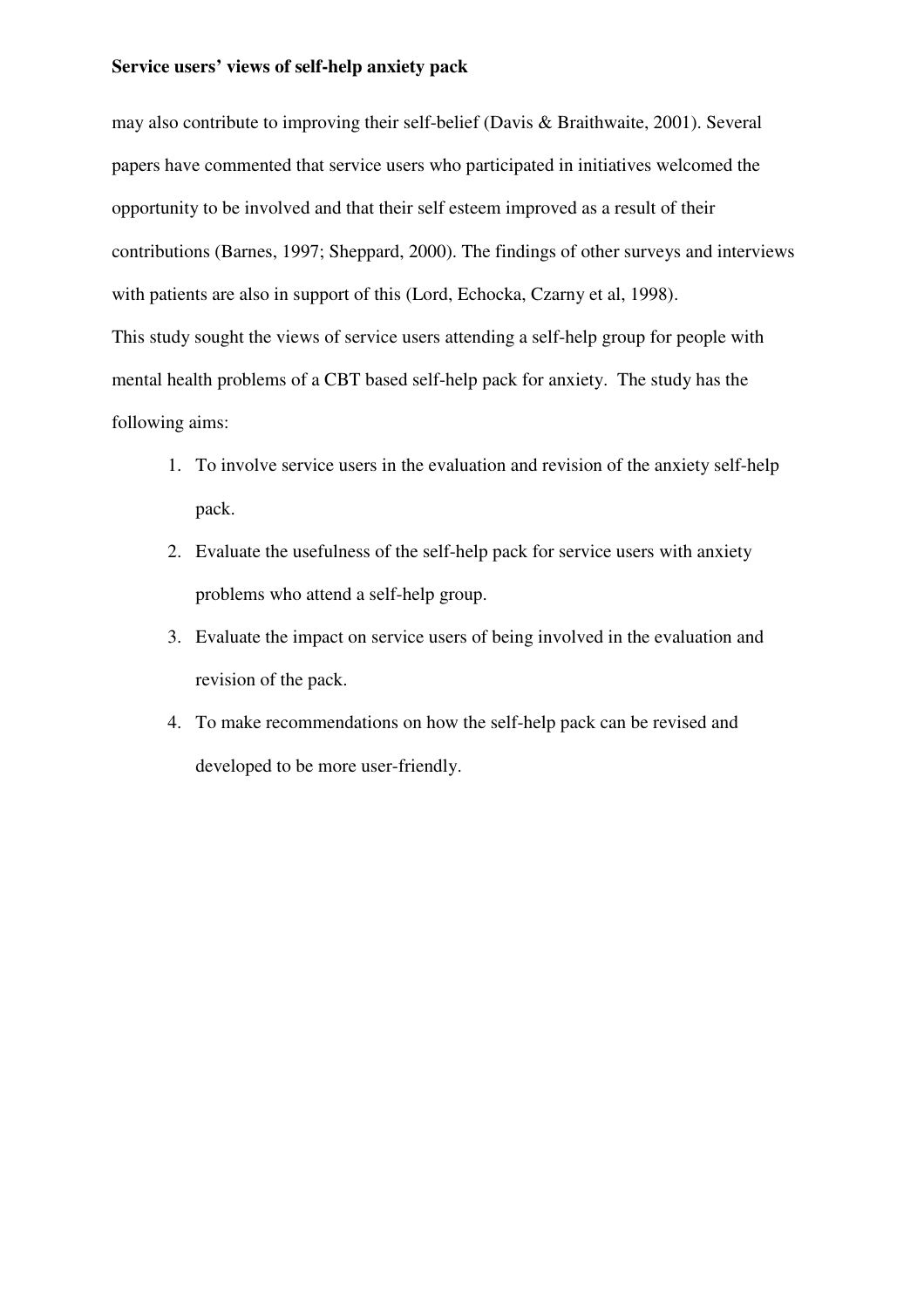#### **Method**

#### **Design**

The research was qualitative and involved conducting focus groups with mental health service users attending DASH (Depression Anxiety Self Help) to obtain their views of the self-help pack. The groups were conducted using a semi-structured technique incorporating a series of questions initially derived from the research objectives.

## **The Self-help Pack**

The self-help pack was called "Working to overcome anxiety". It consists of a 110 page book and contains sections on understanding anxiety, physical effects of anxiety, recognising anxious thinking, dealing with our anxious thinking, effects of anxiety on mood and behaviour and dealing with setbacks. A professionally recorded relaxation exercise was included and available as a tape or CD.

## **Focus groups**

Focus groups were chosen as the method to obtain the service users' views. Focus groups are a method that allows the exploration of the views people hold about particular issues and have been widely used and developed in health service research since the late 1980s. They are seen as being very effective in the development and testing of new services as they allow for the identification of factors that service users find important (Smith 1995). Focus groups can yield information about an issue, or raise an issue that has never been considered in relation to the topic at hand. In this study the service users were already attending an ongoing group so adapting this group to a focus group for the purposes on the research made sense.

## **Participants and sampling**

The research was conducted in Huddersfield, with service users from DASH. DASH is a selfhelp group with charitable status. It receives referrals of people experiencing mental health problems from NHS professionals such as psychiatrists, psychologists, community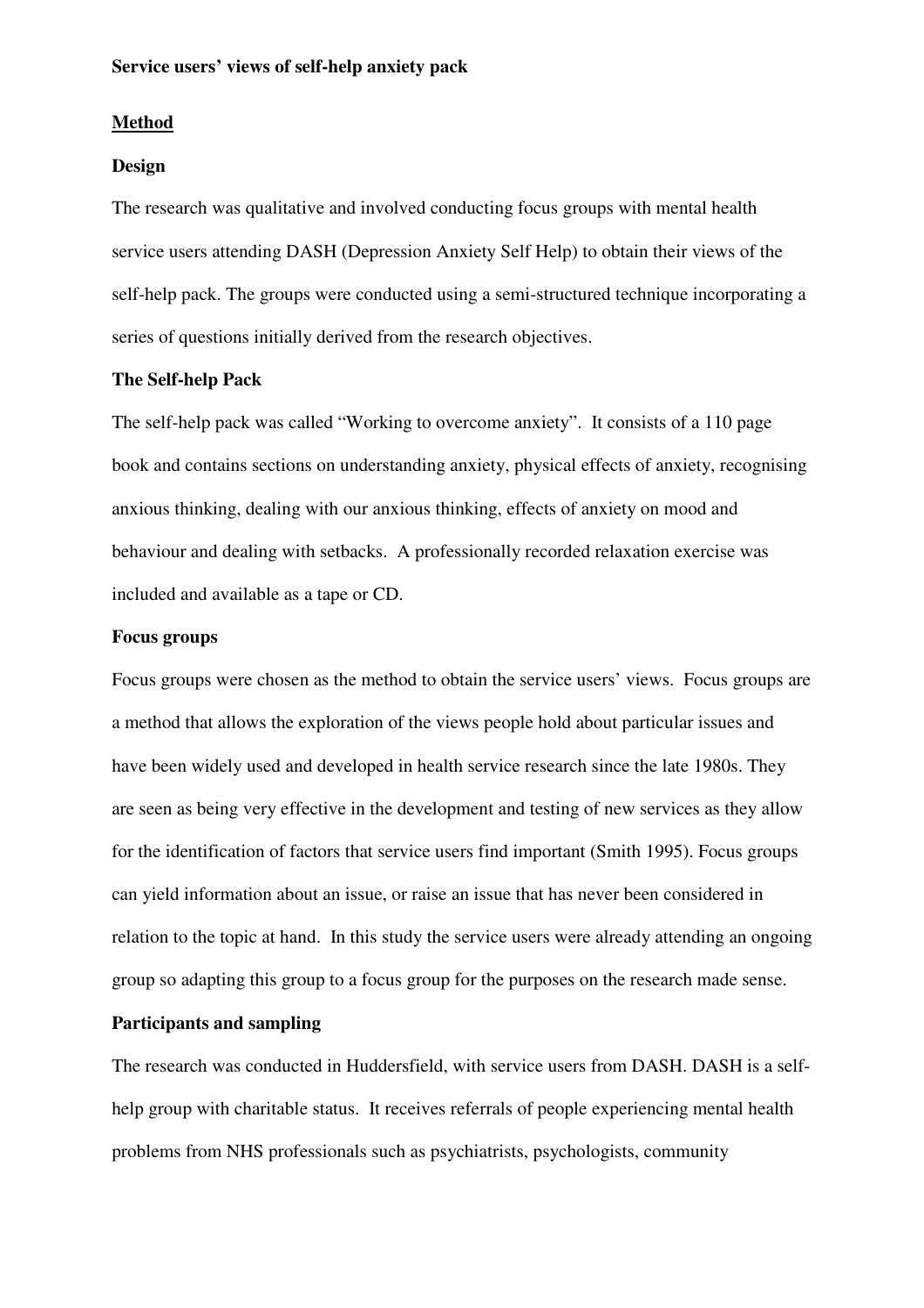psychiatric nurses, occupational therapists, the local crisis team and general practitioners. Other referrals are accepted from Job Centre Plus (non Job Seekers Allowance and Disability Employment Advisers teams), Womenspace, other voluntary sector groups and self referrals are also accepted. All service users attending DASH have significant problems with anxiety and/or depression and many have enduring problems requiring longer term support. Some have other diagnoses such as schizophrenia and bipolar disorder. DASH is funded by South and Central Huddersfield Primary Care Trusts and Kirklees Social Services, and with short term project funding from a range of charitable foundations.

Sampling was purposive in order to address the research objectives. A sample of seven service users were involved, all being recruited from the existing 'health group' of DASH who met weekly for support and to discuss various health issues. The sample included those members (service users) who attended this group and agreed to participate in the study.

## **Recruitment of participants and procedure**

The first stage involved making contact with DASH to determine feasibility and to agree the broad outline of the proposal. The existing 'health group' of DASH agreed to work through two sections of the self-help pack over 6 weeks (three weeks for each section), supported by their group facilitator (IS). It was agreed that views of the pack could best be obtained if the service users spent some time working on and discussing the material and trying out the strategies suggested. A research assistant employed by the South West Yorkshire Mental Health NHS Trust attended two of these meetings (the third and sixth) for feedback on the self-help material to inform a revision of the pack. Members of the health group were given an information sheet and consent form and asked to return it within 2 weeks if they wished to participate in the research. Those giving positive consent were seen again as a group by the researcher to discuss the research further and to arrange the focus groups. Seven service users agreed to participate in one of two focus group discussions to discuss their experience of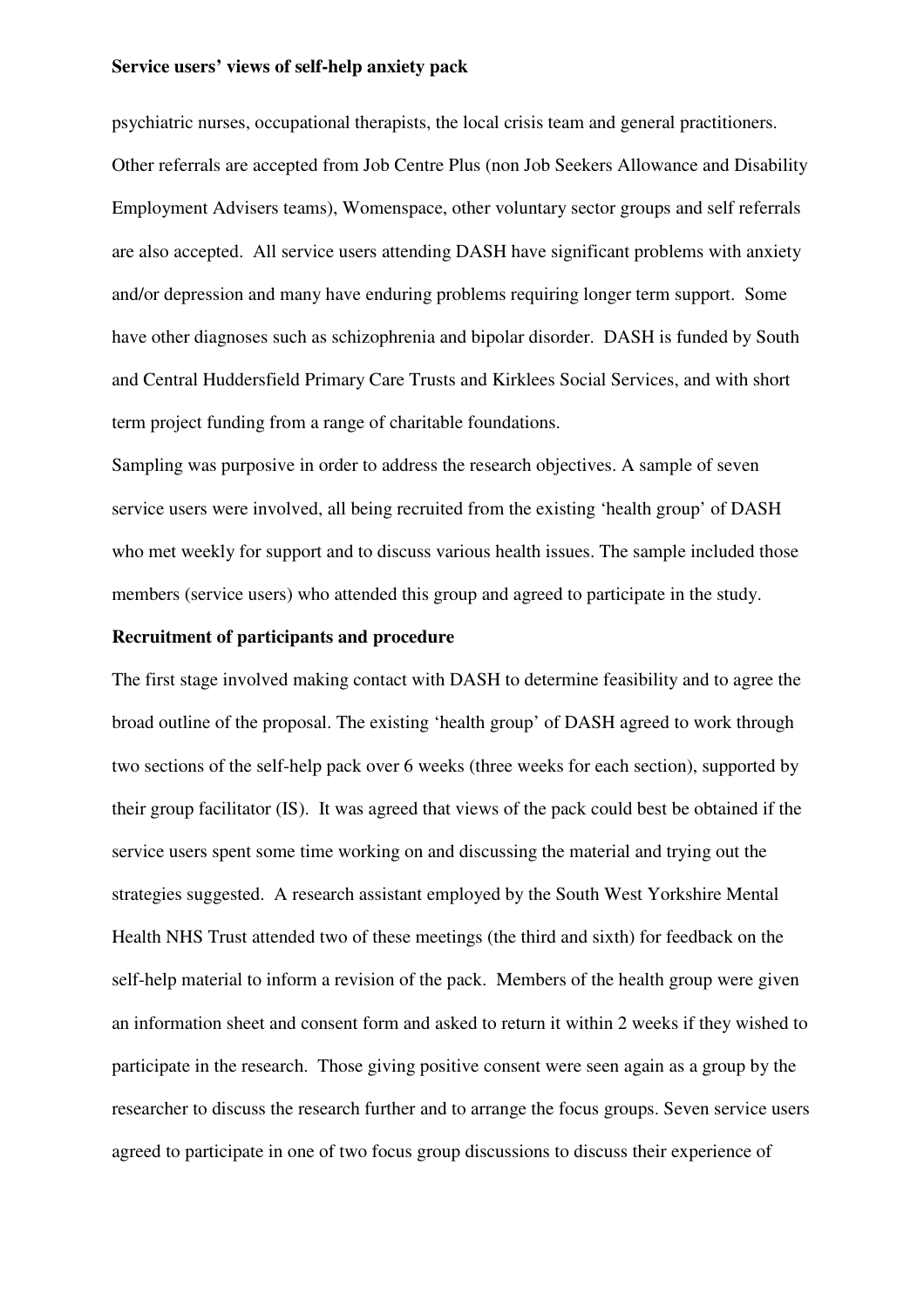working with the self-help pack, its usefulness and their views on being consulted. One group was held with four service users and the other with three. The focus groups took place on the premises of DASH, facilitated by a research fellow (MM) who had experience of conducting focus groups, individual interviews and qualitative analysis and had not been involved in the development of the self-help pack. Sessions were audio taped and lasted approximately one hour.

The interview schedule for the focus groups was structured to explore the following issues:

- How useful the material was to service users.
- The layout and clarity of the self-help pack.
- What service users had learnt from the pack and what they been able to put advice into practice.
- How they felt about being consulted on their views.
- Recommended changes to the pack.
- Any other points raised by the service users.

The study was given ethical approval by the local research ethics committee and all participants gave informed consent.

## **Data Analysis**

The data was analysed using the template analysis technique (Crabtree & Miller, 1999; King, 1998). The essence of this approach is that the researcher produces a list of codes (a template) representing themes identified in their textual data. Some of these will usually be defined *a priori*, but they will be modified and added to as the researcher reads and interprets the texts (King, 1998). Thus, the template organising style involves coding a large volume of text so that segments about an identified topic (the codes) can be brought together to complete the interpretive process (Crabtree & Miller, 1999).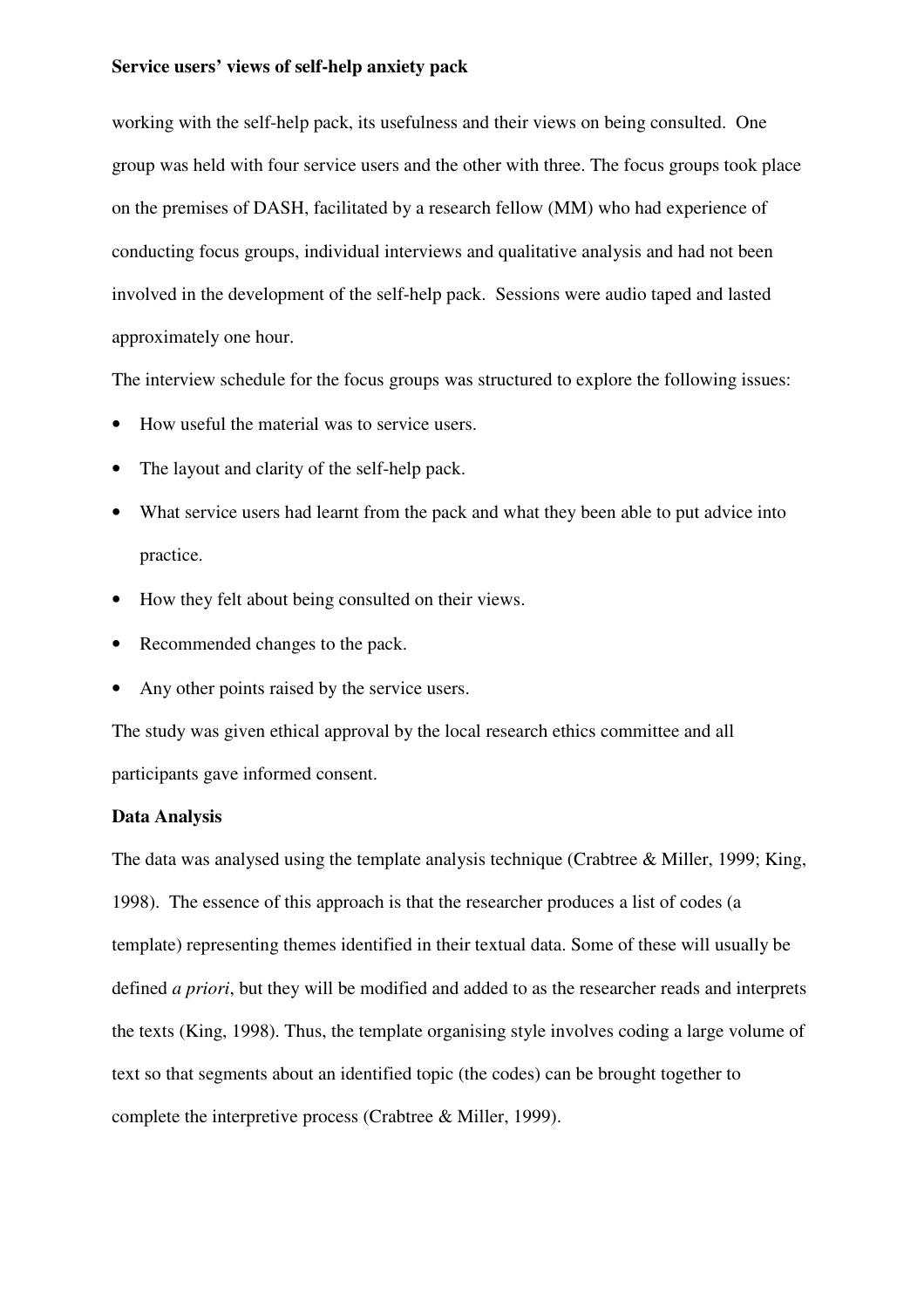Both King (1998) and Crabtree & Miller (1999) regard this approach as occupying a middle ground between content analysis (Weber, 1985) where codes are predetermined and analysis of their distribution is via statistical methods; and grounded theory (Glaser & Strauss, 1967) where there is no *a priori* definition of codes. Advantages of template analysis includes the fact that it does not involve a lot of prescriptions and procedures (King, 1998) and its consequent flexibility enables it to be modified to suit the needs of a study in a particular area. A code manual or coding scheme which serves as a template for organising the data can be developed in a number of ways ranging from a reliance on predetermined codes, generally based on understandings from prior research of theoretical considerations, to the development of codes only after some initial exploration of the data has taken place (Crabtree & Miller, 1999). However, a common intermediate approach is to develop at least a few predefined codes, which are refined and modified during the analysis process (Crabtree & Miller, 1999; King, 1998). King (1994) identified the interview topic guide as a good starting point for the development of the template and this approach was used in this research.

#### **Results**

## **Focus group views**

The account of the analysis of the data has been summarised into coded themes using template analysis, drawing illustrative examples from the transcripts.

*1. Positive and negative points of the self-help pack* **–** Participants were asked to highlight what they thought had been positive and negative aspects of the self-help pack for them. The general consensus amongst participants was that they found that working on the self-help material more beneficial when they worked on it in a group session than by themselves or at home:

*"We only really understood the material because we worked as a team and with a member of staff from DASH".*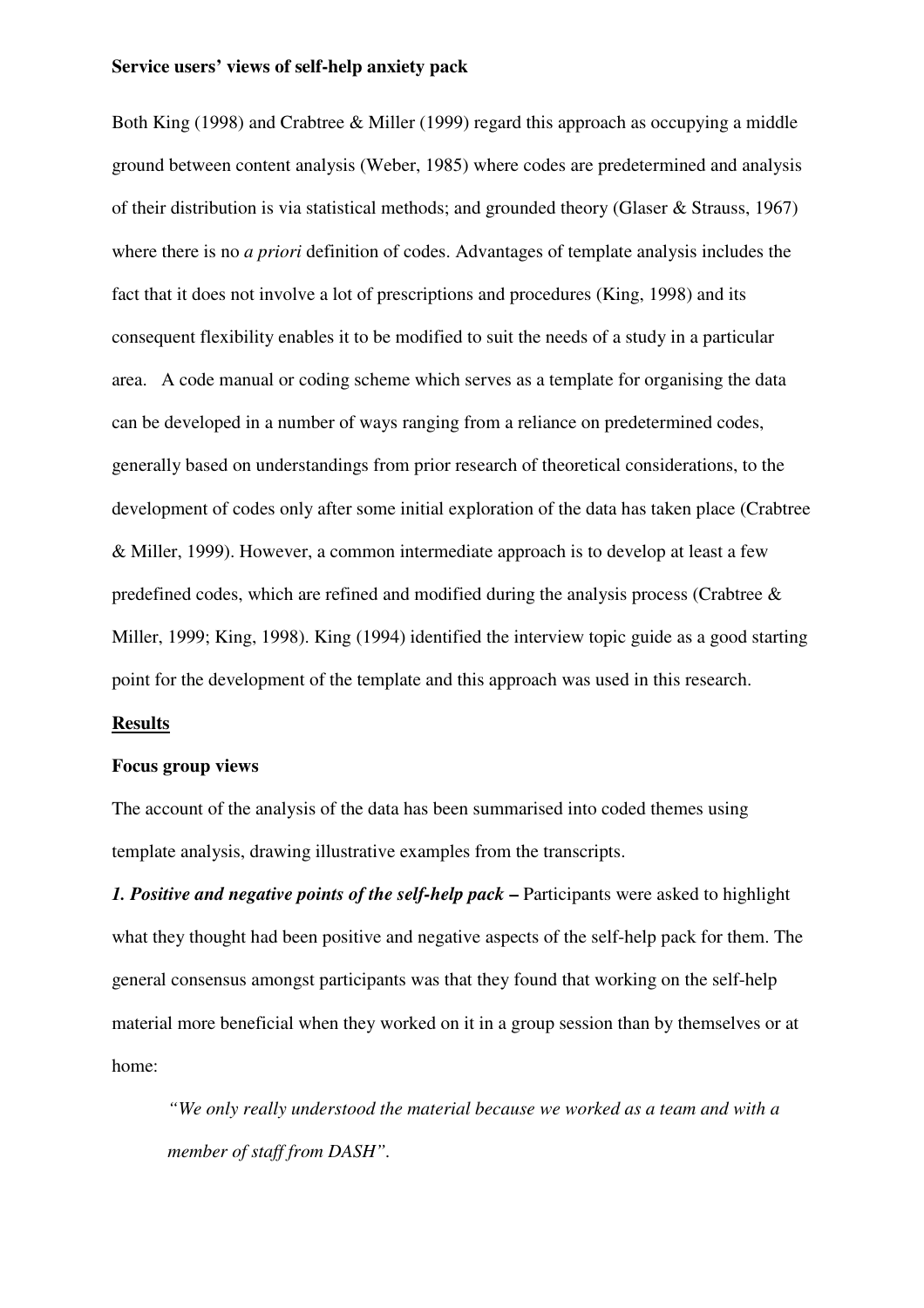Participants also found that working in a group with other service users experiencing similar problems was in itself very motivating and more enjoyable:

*"We were in group, found that good because people there were in the same position, so it made it more fun".* 

More than half of the participants stated that the information in the self-help pack had given them an insight into their mental health problems:

*"It is useful because it gives an insight into one or two new ways in helping you".* 

*"…you recognise what is happening to you as you have read about it".* 

2. Most useful/least useful sections of the pack - Participants were asked to give their views on which parts of the pack they had found most useful and least useful. Both positive and negative comments were made:

*"The quizzes caused me anxiety, so I didn't like them and didn't find them helpful…irrelevant tasks and questions".* 

*"I have very little concentration, so I found the diaries and worksheets tedious and didn't want to fill them in".* 

Participants also highlighted the positive aspects of the pack and emphasised how the information provided was helping them to recognise their anxiety and the different ways of dealing with it:

*"The diaries were the best, you can write stuff down and go back to it, erm maybe one day you have a bad day and then you can go back and look at the diary and say to yourself, how can improve on that".* 

*"…well erm, I suppose the helpful thing is the pack explains just what is going on and being able to understand what is happening to you…so if I have another anxiety attack it will be something I can click with and I will be able to do something about it".*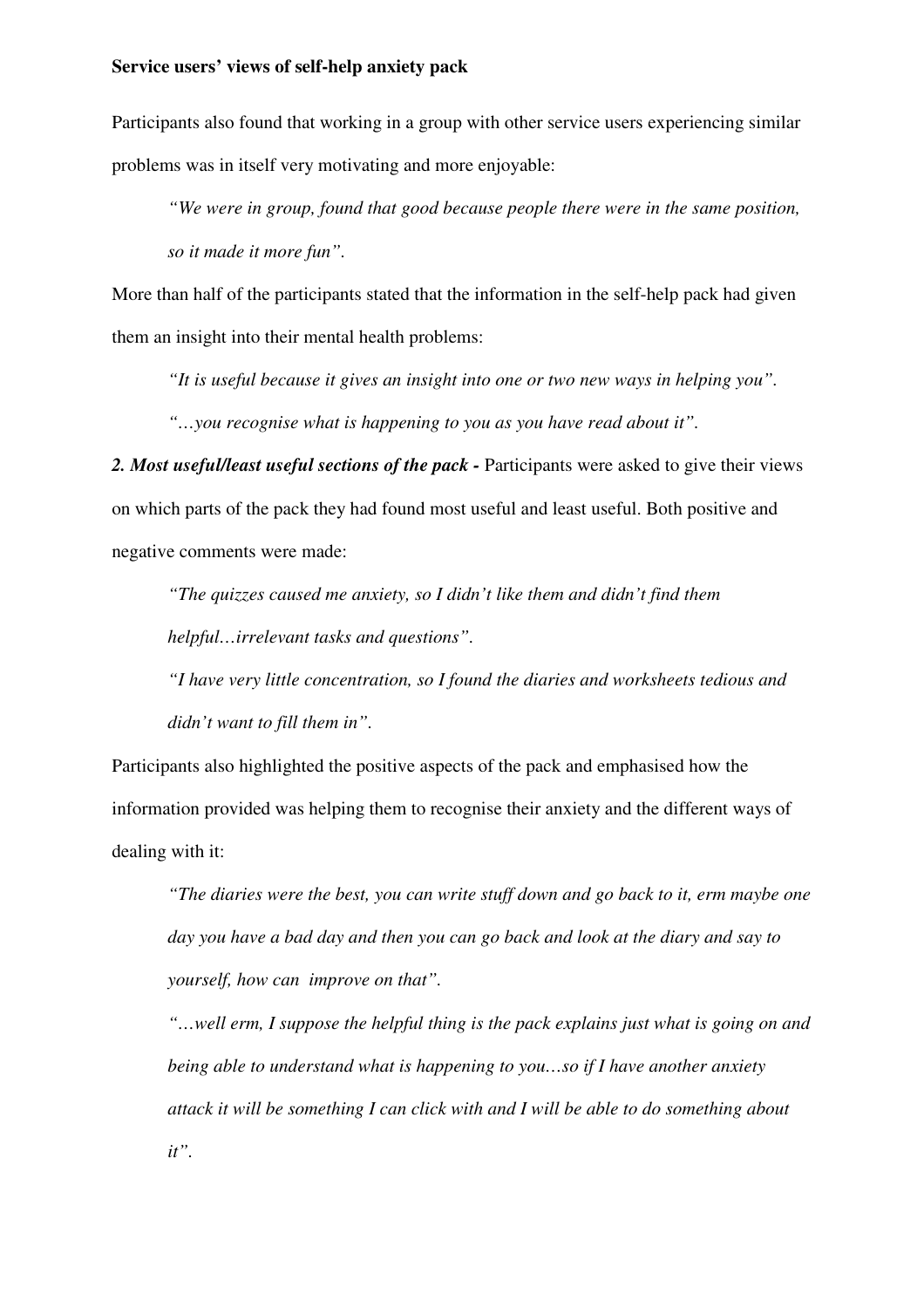Participants identified other good examples from the self-help pack:

*"…the diagrams and illustrations were very good, I can remember things from the illustrations because they stick in my mind…"* 

*"I found the handouts quite interesting; there was a lot of useful information in the handouts and the quizzes and questions made you think about what was happening to you and you reflect on things that have happened and try and see if you can apply the techniques to your situation".* 

#### **3.** *Layout and clarity of the self-help pack*

Some participants expressed their concerns about the amount of information that was presented in the pack, and cited that in order to make it more appealing to people it would benefit from being shorter in length:

*"The pack in general is very good, it has a lot of useful information in it and it can help you…but I think it should be cut shorter because there's a lot of pages and a lot to take in. If it were cut shorter it would look better and we would be more encouraged to want to use it…at the moment it's too big and puts you off…" "I think it would be better if everything was in bigger print and we would prefer more illustrations and it should be shorter".* 

The general consensus held by most participants was that the self-help pack might be more useful if it were easier to understand, less technical language:

*"It was heavy going…way over my head, found other sections easier and the language too, this was too clinical and over the top…it needs to be in plain language…easy for academics to understand".* 

*"The questions were laughable, erm…does not help and I know a lot of self-help but all this information goes out of the window when you are actually having a panic attack…its too much information…"*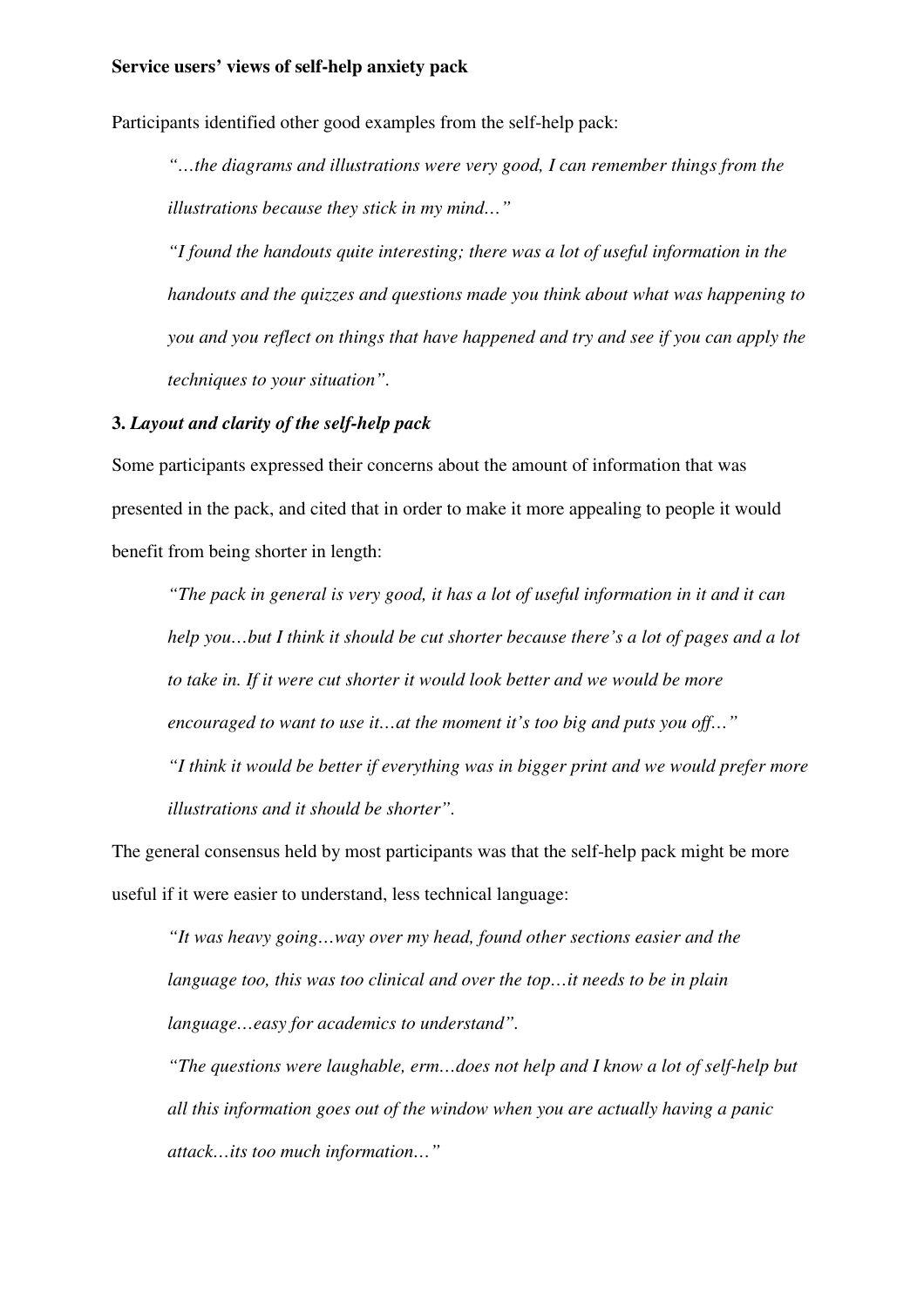*"Too technical, not in lay-language and I found 1st two sections of the booklet easier".* 

*"Parts one and two were useful but it seemed to go downhill from part three…it just got too technical…another thing was that we were trying to cram too much in a short space of time.".* 

*"Needs to be in simpler language, so we can understand it better".* 

*"What I found when doing the questions and tasks, was that some of the words were difficult…needed a bit more explaining to me, like 'recognising anxious thinking and automatic and anticipatory' (reads from sections of pack), the language was too difficult to understand".* 

*4. Training* **-** Another interesting issue raised by the participants was the need for appropriate training and advice and more support to help work more effectively with the information that was given in the self-help pack. The concern raised was that because they had not had sufficient time and tuition to work through the different sections of the pack, they were not able to maximise the full benefit from it:

*"There was nothing specifically wrong with the pack, even the language wasn't bad really but I think what was needed were things explained to us, we should have had more time and more tuition".* 

*5. Effectiveness of the self-help pack in managing anxiety -* The service users were asked about the impact of the pack and what they had learned from it. Most reported that working through the self-help pack had had a number of benefits and had found it helpful in coping with day to day difficulties:

*"It helped me with my breathing and it helped me to recognise when my anxiety was coming on, so I knew what to do and it gives you confidence and makes you feel better when you know how to deal with your anxiety. I find the pack gives you a good*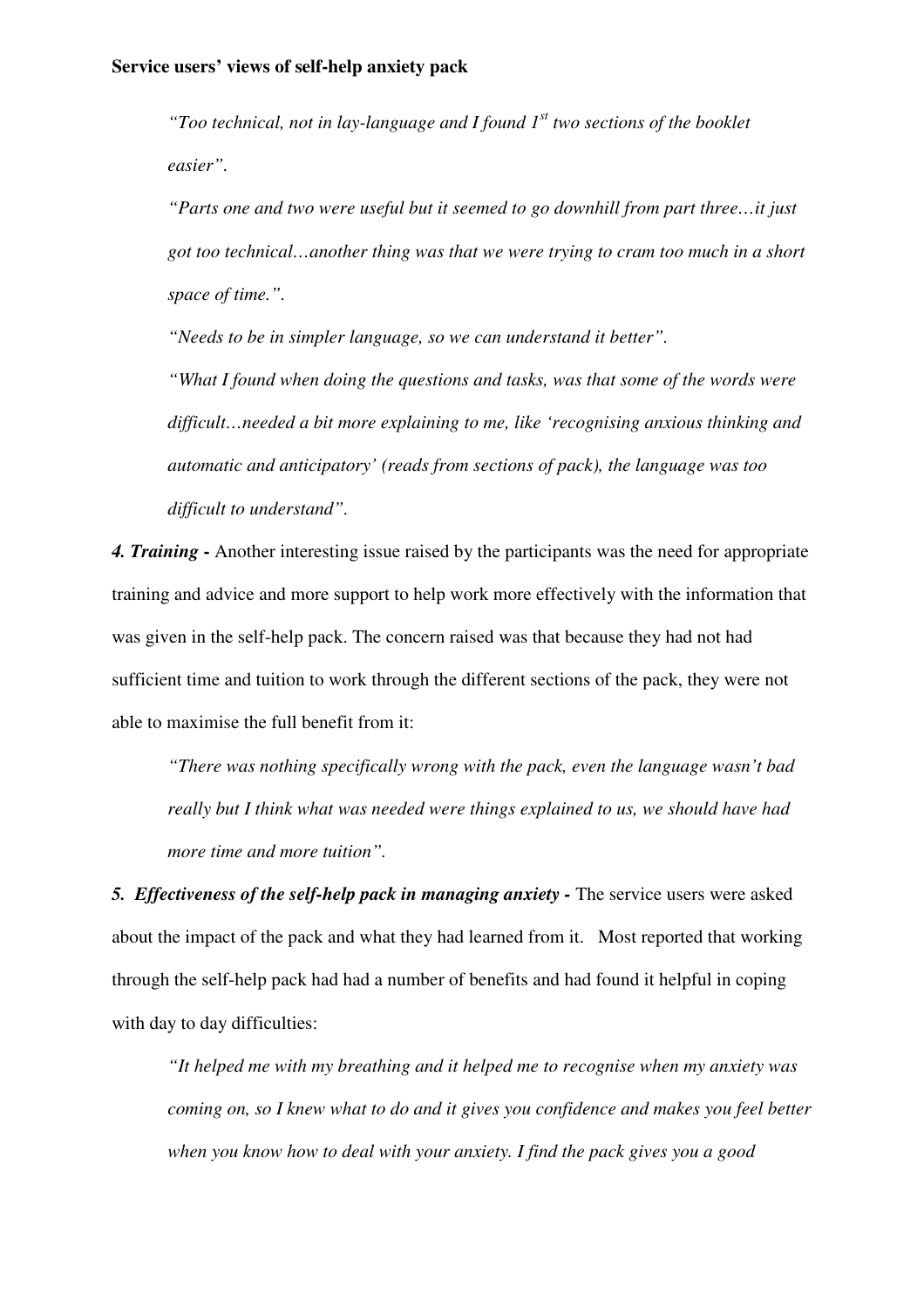*insight, like if this happens again at least you know what is happening and perhaps if you know what's happening it isn't quite so frightening. I mean, I have a condition that goes a long way beyond anxiety, I find the big thing that keeps me together is insight into what's happening and insight into all the strange things you experience…and then you are able to bring yourself round to some sort of reality again".* 

*"I sort of coped better, it has been helpful. It has helped me in dealing with people and everyday life and positive thinking…I think, you know it has taught me that by doing things bit by bit and not trying to do lots of things at once has helped me cope". "…not getting things out of proportion and knowing how to relax whenever you get agitated. It has helped me in meeting people, given me confidence in getting out more, it also gives you confidence in doing stuff, like art etc.".* 

*"We had a trip at DASH…on the canal boat I got anxious but I did refer to the techniques mentioned in the book and it helped my anxiety".* 

Although service users were positive about the self-help material they did however place a great emphasis on the importance of prescribed medication. One service user reported that without medication the self-help material was useless on its own.

**6.** *Self-help group -* Another issue that emerged were the positive comments about DASH. All respondents stated that they appreciated the high level of support they received from the service and this had helped them cope better with their anxiety:

*"DASH as an organisation is super because it certainly keeps you out of hospital and you cope better when you talk to people and met people. Everyone is in the same boat, it's a nice atmosphere and nobody judges you".*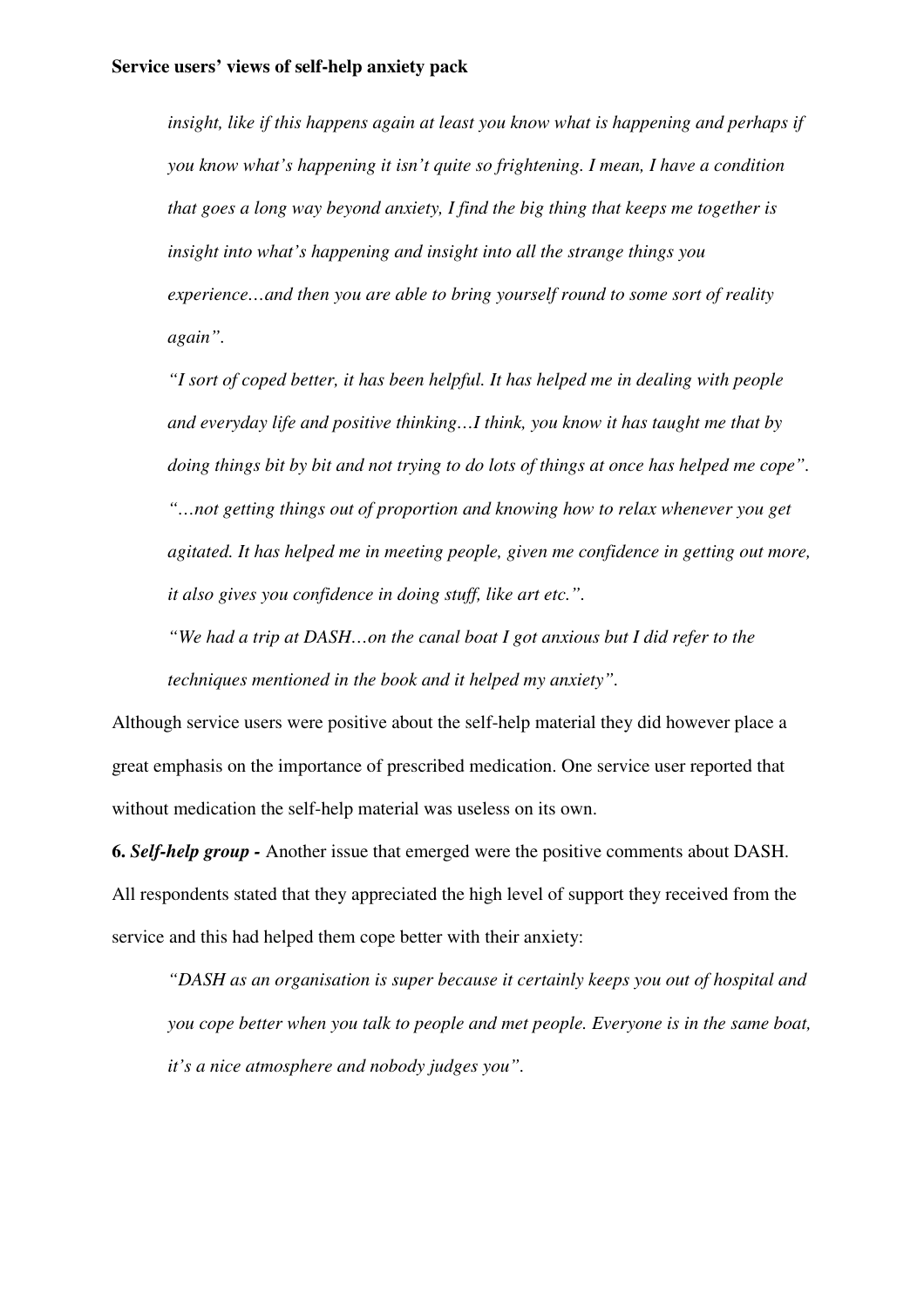*7. Views on user participation -* Several service users commented that they had welcomed the opportunity to be involved and that their self-esteem improved as a result of their contributions:

*"This whole experience has helped us learn to deal with things better and given us the self-confidence. I mean before this I would never have wanted to talk to anybody and wouldn't have taken part in a group discussion, so this makes me feel good".* 

One of the participants in the focus group acknowledged that a cultural divide exists between service users and primary care practitioners and commented that using service users to provide feedback about services was a very good idea:

*"We feel positive about this…we have been through this so our views are needed, so people can understand…we need to build on this. It's nice to be included and have our views listened to and put forward".* 

The general consensus from all participants was that this was a genuinely positive effort to include service users as equal members and they felt that their views were being considered in defining their own health needs and in shaping services:

*"Its good you asked us for our views on the pack…it's a good idea because you need feedback to know what people need".* 

*"…yes would like to be involved in other research in the future but not into something as heavy as this".* 

**9.** *Recommendations for revision of the self-help pack -* Participants were asked to give their views with regards to ways in which the self-help pack could be improved. Although a number of these issues have been discussed previously, this section highlights specific recommendations made by participants. On the whole participants were very supportive of the self-help anxiety pack and saw it as a valuable tool. A number of recommendations for further change were made by participants to make it more user-friendly. The majority of the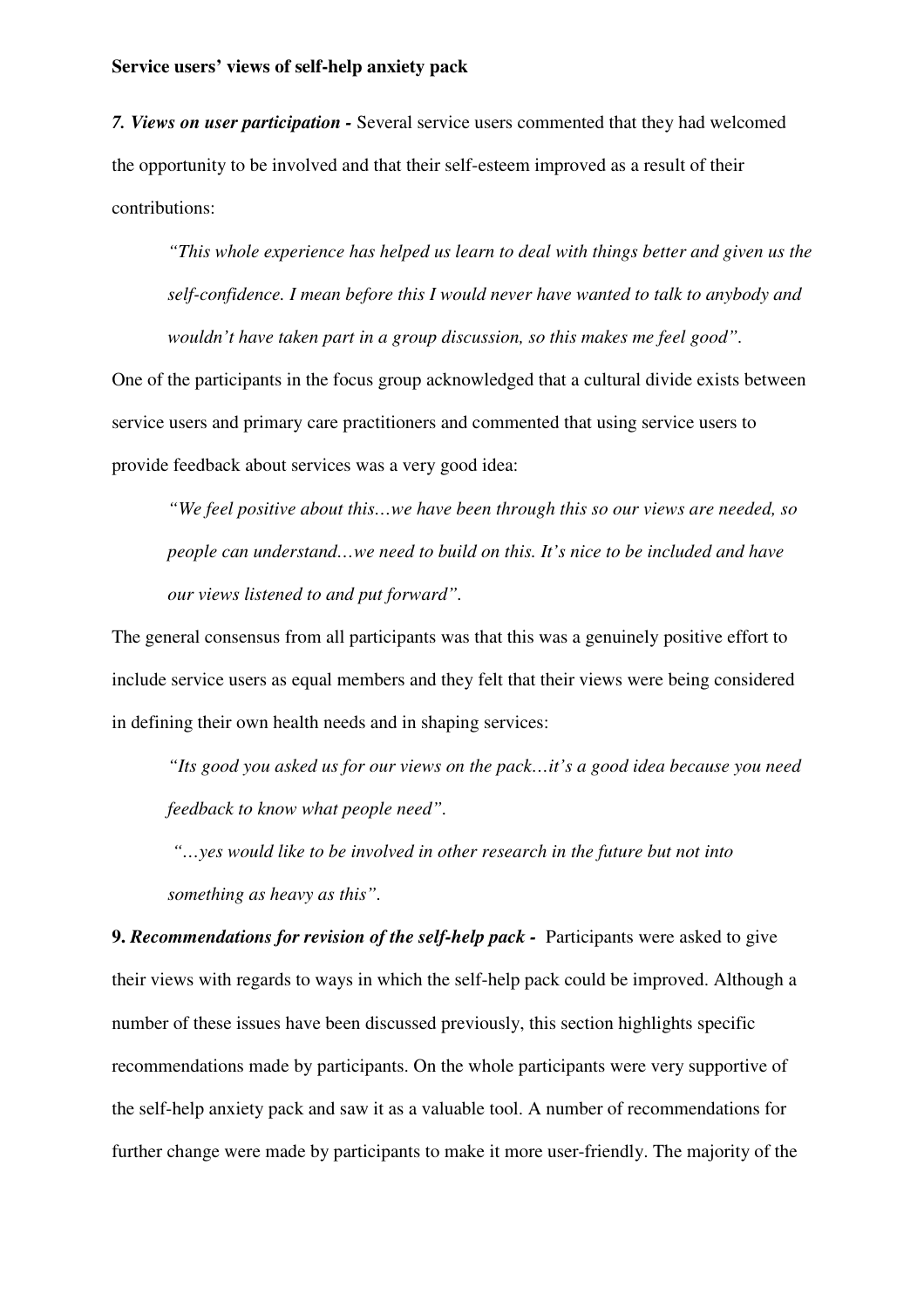service users suggested that the self-help pack should be shorter and include more *'illustrations'* and the language should be made *'simpler, so it is easier to understand'.* Participants also suggested that the pack should be printed using a larger font to make it easier to comprehend. There was also a consensus for this group that working through the pack *'should be a group activity and not left to individuals to work through by themselves'.* 

## **Discussion**

This evaluation sought service users' views of a CBT-based self-help anxiety pack for credibility, understandability and helpfulness. The majority of service users evaluated the self-help pack positively but with constructive critical comments. This suggests a healthy degree of honesty and openness. There was consistency in the views expressed and the data collected provides evidence that the self-help material had made some beneficial impact on users' self-help strategies, consistent with other research using the same material (Lucock, Padgett, Noble, Westley, Atha, et al, 2005). There were critical comments about difficulties understanding the self-help pack, and recommendations that it should be shorter, easier to understand and with less technical language. The negative comments are important in that they point to possible adverse effects of self-help material if they are considered too demanding for service users, particularly those that may have problems with concentration and literacy problems. In addition, requiring participants to work on the self-help material in the group session with the facilitator worked well for the majority of service users. They clearly benefited from the support of the group, the facilitator and their fellow group members and this enabled them to make better use of the material. They were also more likely to engage with the self-help material if they were motivated and enjoyed the various tasks and exercises. Another theme arising from the data suggested the need for some general training and awareness amongst health and social care staff, so they are more equipped to deliver the self-help material effectively and support service users in making use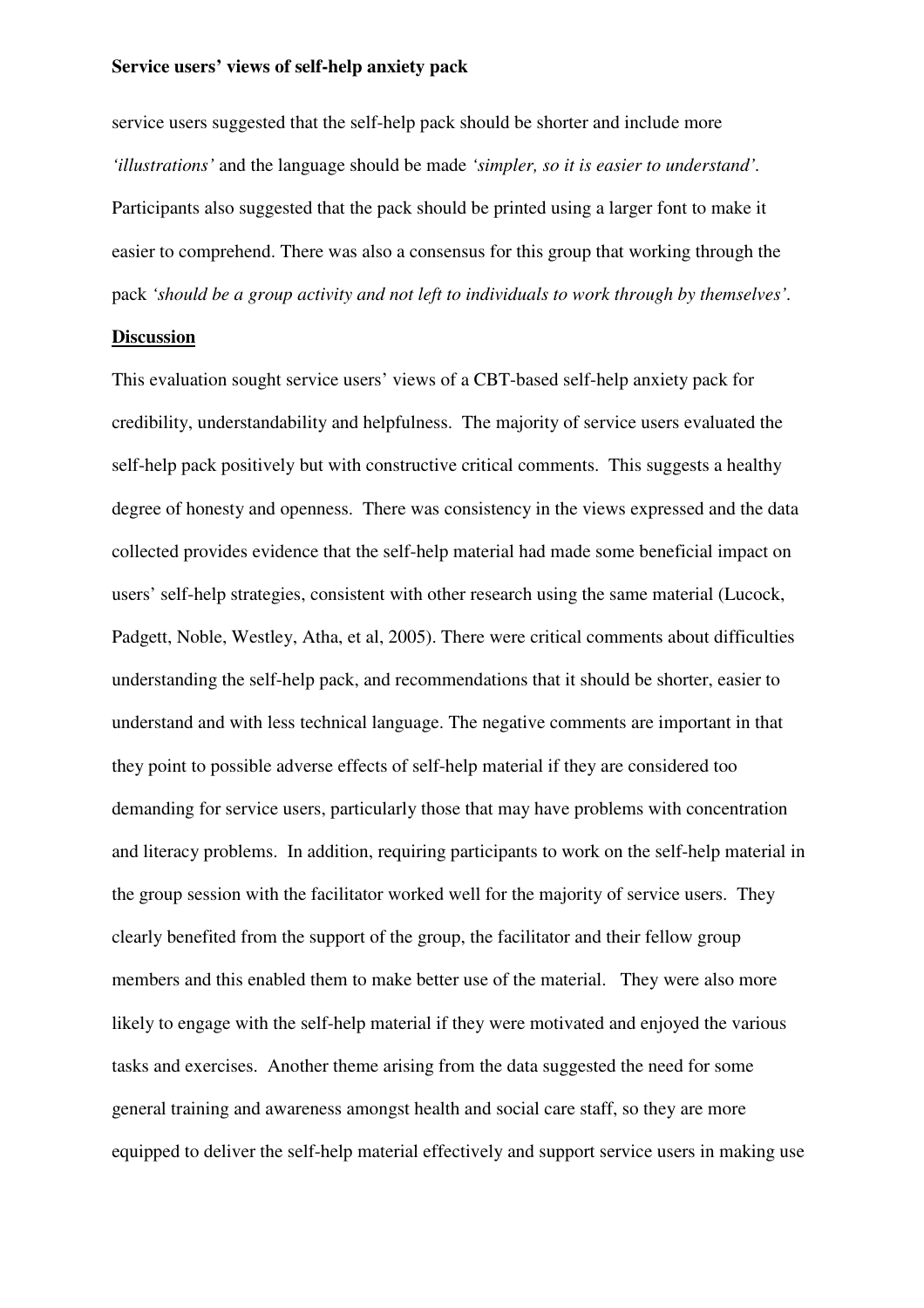of it. In the context of a mutual support self-help group, with the right training and experience service users should be able to facilitate other service users in working with selfhelp materials.

The information gathered, along with other feedback on the pack from service users and professionals, has been used to improve the self-help pack. A consistent concern from the various sources of feedback has been that the pack can be too much for one person to work through without support. This has been addressed in three ways, by revising the format of the pack so it does not appear so intimidating, by reducing the content to some extent and by reviewing the amount of support required to use the pack effectively. The six sections are also available as separate documents. It seems likely that with any self-help material there will be different levels of support required for different individuals. In a related study of the effectiveness of the same self-help pack in a routine psychological therapies service, although there was evidence of its effectiveness overall and significant goal attainment for some individuals, others reported their concentration problems made it difficult to take in the information in the pack (Lucock et al, 2005).

In considering the views of the pack, it is important to consider the type of service users taking part in this study. DASH supports a significant number of people with more enduring mental health problems requiring ongoing support. Although all have anxiety and/or depression problems, some also have diagnoses such as schizophrenia and bipolar disorder and are more characteristic of service users seen by secondary care services. It seems likely that individuals seen in primary care with milder and more transient mental health problems will be more able to benefit from such self-help material without so much guidance. This study supports a number of key conclusions and recommendations about the use of selfhelp material: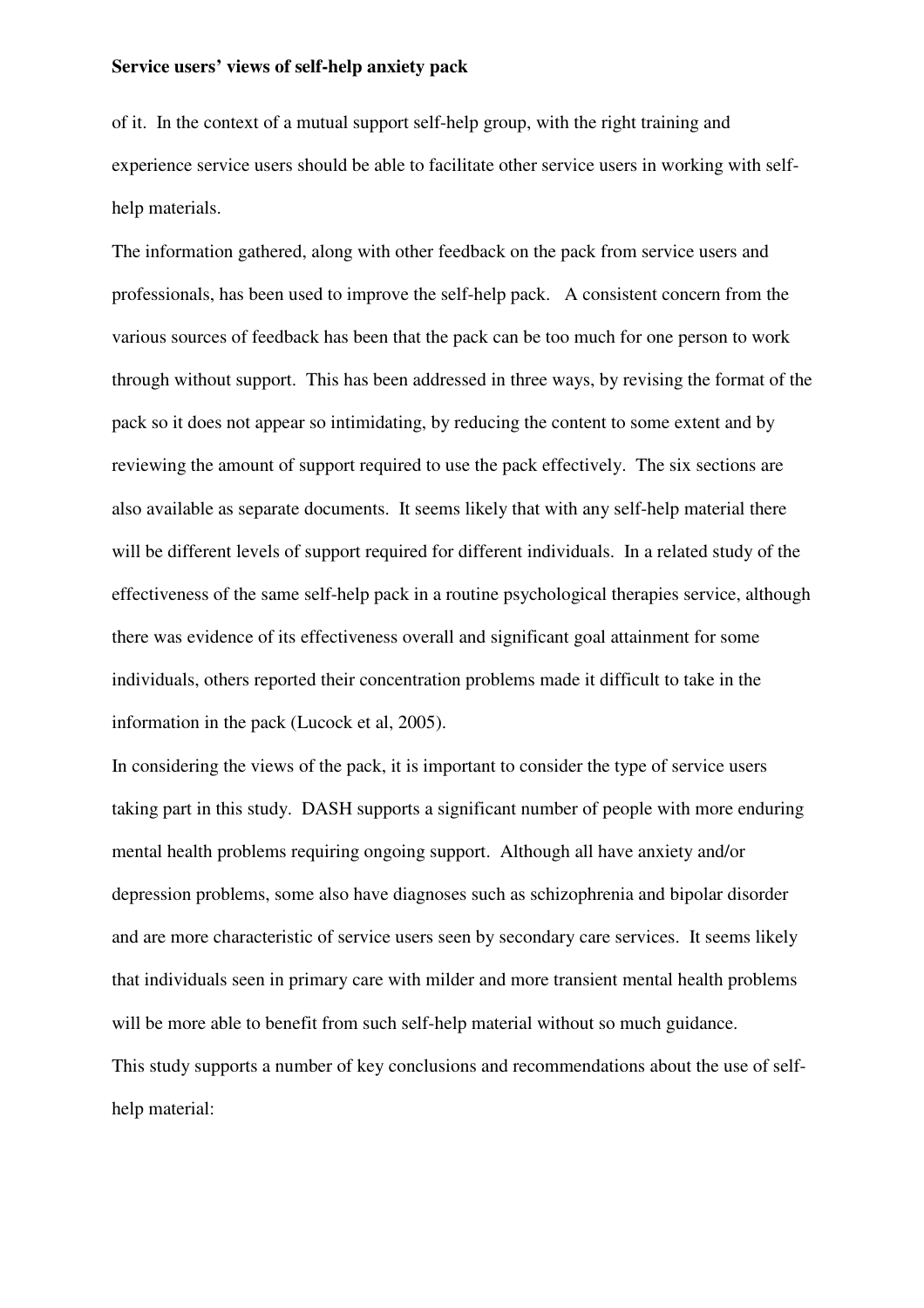- 1. Self-help materials can be used effectively within self-help groups and group support is likely to enhance the benefits gained.
- 2. Self-help materials should be developed that are easy to understand, with minimal use of technical jargon.
- 3. Self-help materials can be over whelming to some service users so care should be taken to present it in an understandable and acceptable format.
- 4. Care should be taken to consider the amount of support required to make use of selfhelp materials.
- 5. Consideration should be given to training professionals to enable them to support service user's use of self-help materials and of service users in mutual support groups.
- 6. Research that seeks the views of service users can be a very positive experience for them.

In their review of research evidence about self-help interventions for people with mental health problems, Lewis et al. (2003) reported there are examples of innovative models using self-help materials within self-help groups but there was little research in this area, nor of research into self-help groups per se. This study is an example of research into this important area and illustrates how such research can help develop appropriate self-help materials, clarify the type and amount of support needed to make use of such materials and their role in self-help groups. There are also benefits to service users, from the self-help material itself and through the positive impact of consulting them on their views.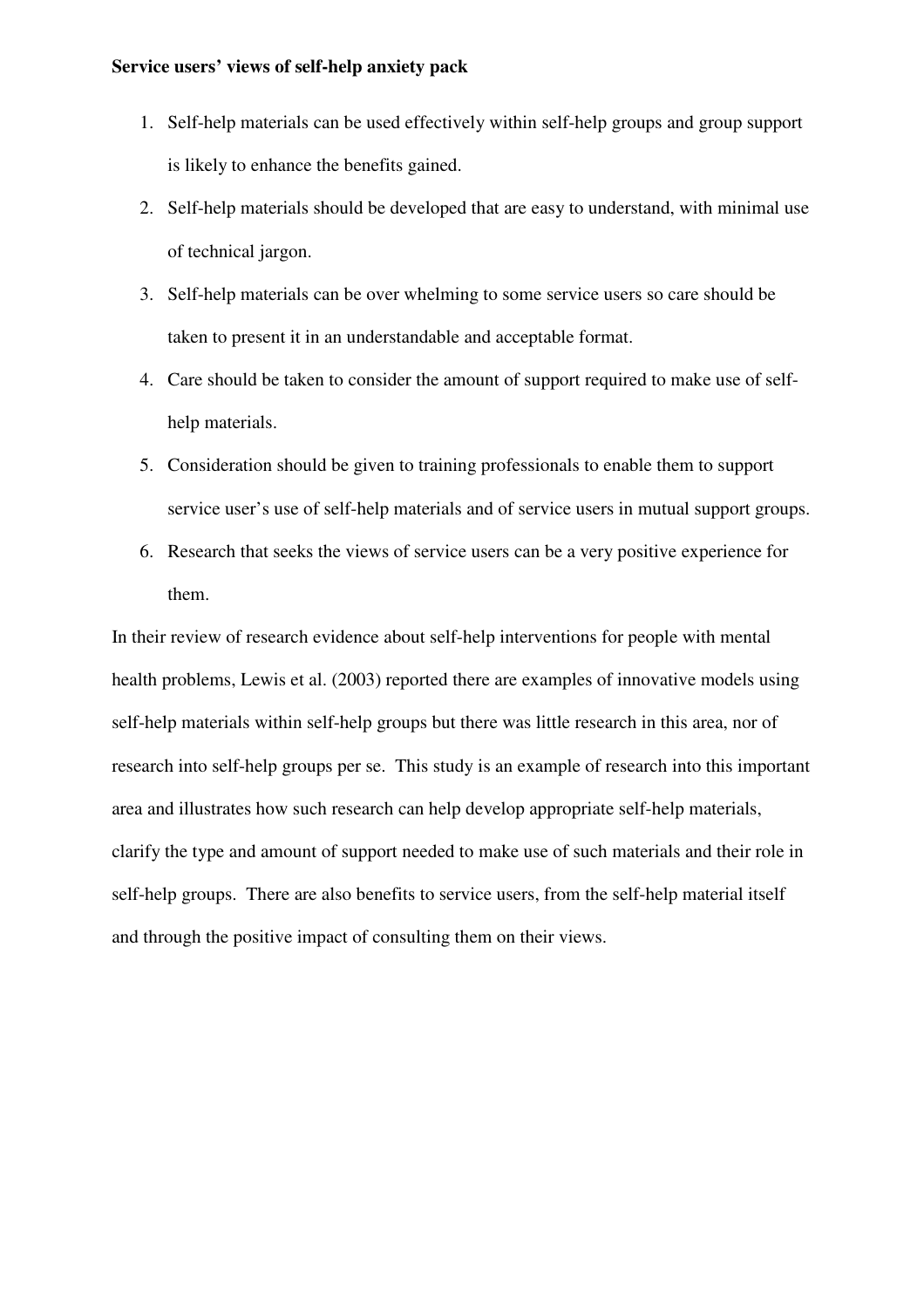## **References**

- Barnes, M. (1997). From passive recipient to active citizen: participation in mental health user groups. *Journal of Mental Health*, 6, 289-300.
- Crabtree, B.J. & Miller, W.L. (1999). Using codes and code manuals: A template organising style of interpretation, In B.F Crabtree, and W.L. Miller, (Eds.), Doing *qualitative Research,* (pp 163-177). London: Sage.
- Davis, A. & Braithwaite, T. (2001). In our own hands. *Mental Health Care*, 41, 413-414.
- Department of Health (1999). *Modern Standards and Service Models: National Service Framework for Mental Health*. London: Department of Health.
- Department of Health (2001) "*Treatment Choice in Psychological Therapies and Counselling*", London, HMSO. www.doh.gov.uk/mentalhealth/treatmentguideline.
- Faulkner, A. & Layzell, S. (2000). *Strategies for Living: A report of user-led research into people's strategies for living with mental distress*. London: The Mental Health Foundation.
- Glaser, B. & Strauss, A.L. (1967). The discovery of Grounded Theory. New York: Aldine.
- King, N. (1994). The qualitative research interview. In C. Cassell, and G. Symon (Eds.), *Qualitative Methods in Organisational Research* (pp 14-36). London: Sage.
- King, N. (1998). Template analysis. Template analysis. *In* C. Cassell, and G. Symon (Eds.), *Qualitative Methods and Analysis in Organisational Research: A Practical Guide.* (pp 118-134). London: Sage.
- Lewis, G., Anderson, L., Araya, R., Elgie, R., Harrison, G., Proudfoot, J., Schmidt, U., Sharpe, D., Weightman, A., & Williams, C (2003). *Self-help interventions for mental health problems.* Report to the Department of Health R&D Programme.
- Lord, J., Ochocka, J., Czarny, W. & MacGillivary, H. (1998). Analysis of change within a mental health organisation: a participatory process. *Psychiatric Rehabilitation Journal*, *21*, 327-39.
- Lovell, K. and Richards, D. (2000). Multiple access points and levels of entry (MAPLE): Ensuring Choice, Accessibility and Equity for CBT Services. *Behavioural and Cognitive Psychotherapy,* 28*,* 379-391.
- Lucock, M.P., Padgett, K., Noble, R., Westley, A., Atha, C., Horsefield, C., and Leach, C. (2005) Controlled Clinical Trial of a self-help intervention while clients are waiting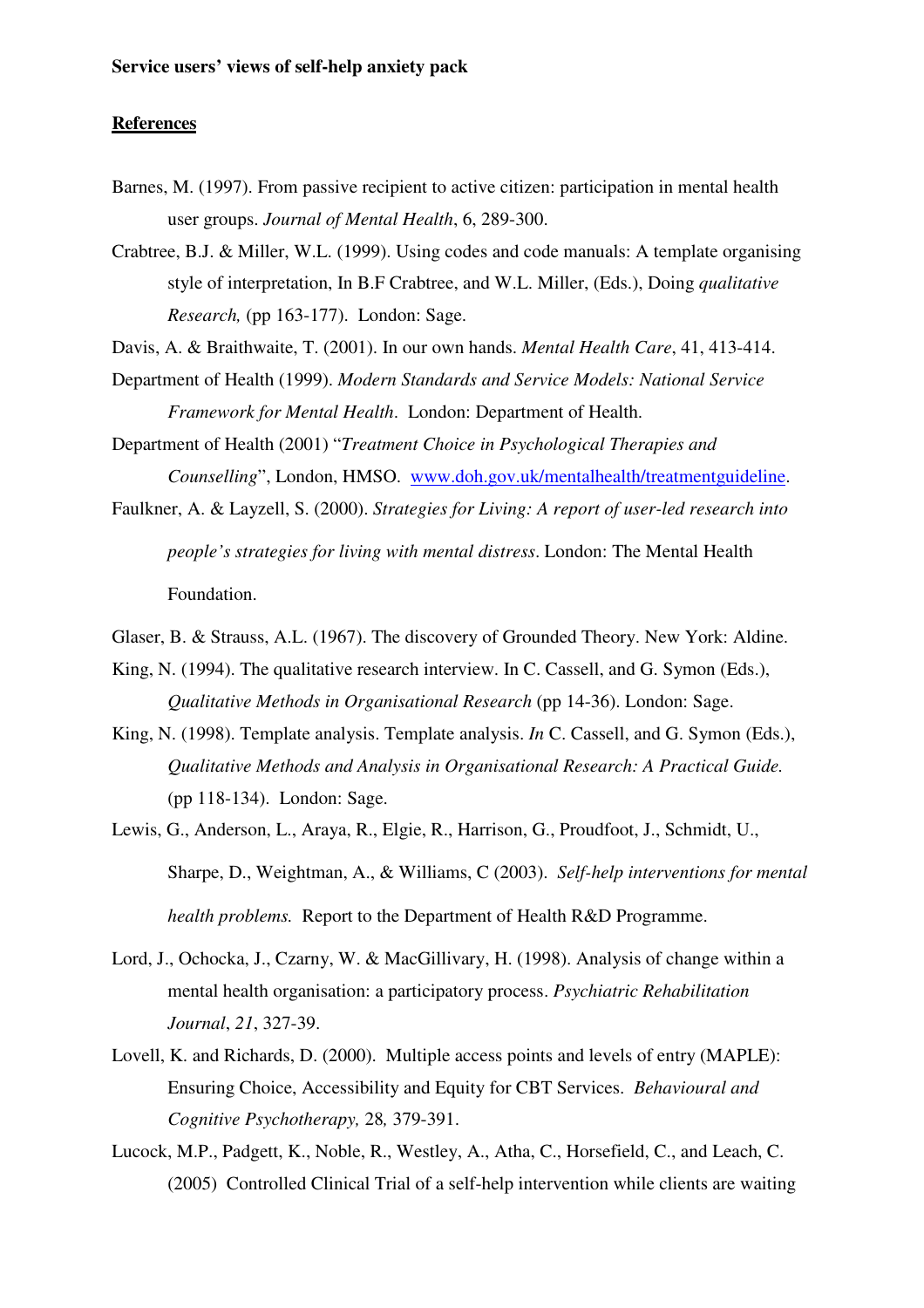for psychological therapy. Presentation at Society for Psychotherapy Research (SPR), Montreal, June 2005.

National Institute of Clinical Excellence (2004a). *Management of anxiety (panic disorder, with or without agoraphobia, and generalised anxiety disorder) in adults in primary, secondary and community care.*

http://www.nice.org.uk/pdf/CG022NICEguideline.pdf

National Institute of Clinical Excellence (2004b). *Management of Depression in Primary and Secondary Care.* 

http://www.nice.org.uk/pdf/CG023NICEguideline.pdf

- Richards, D. (2004). Self-help: Empowering service users or aiding cash strapped mental health services? *Journal of Mental Health*, *13 (2)*, 117-123.
- Rose, D, Fleischmann P, Wykes T, Leese M, and Bindman J. (2003). Patients' perspectives on electroconvulsive therapy (ECT): systematic review. *British Medical Journal*, *326*, 1363-1370.
- Sheppard, B. (2000). *A voice for older Londoners in the doctor's surgery*. London: Age Concern.
- Smith, J.A., Scammon, D.L., Beck, S.L. (1995). Using patient focus groups for new patient services. *Jt. Comm. Journal Quality Improvement*, *21(1),* 22-31.
- Telford, R. & Faulkner, A. (2004). Learning about service user involvement in mental health research. *Journal of Mental Health*, *13 (6),* 549-559.
- Townend, M. & Braithwaite, T. (2002). Mental health research the value of user involvement. *Journal of Mental Health*,*11 (2),* 117-119.
- Trivedi, P. & Wykes, T. (2002). From passive subjects to equal partners. *British Journal of Psychiatry, 181,* 468-472.

Weber, R.P. (1985). *Basic Content Analysis*. Beverly Hills, CA: Sage.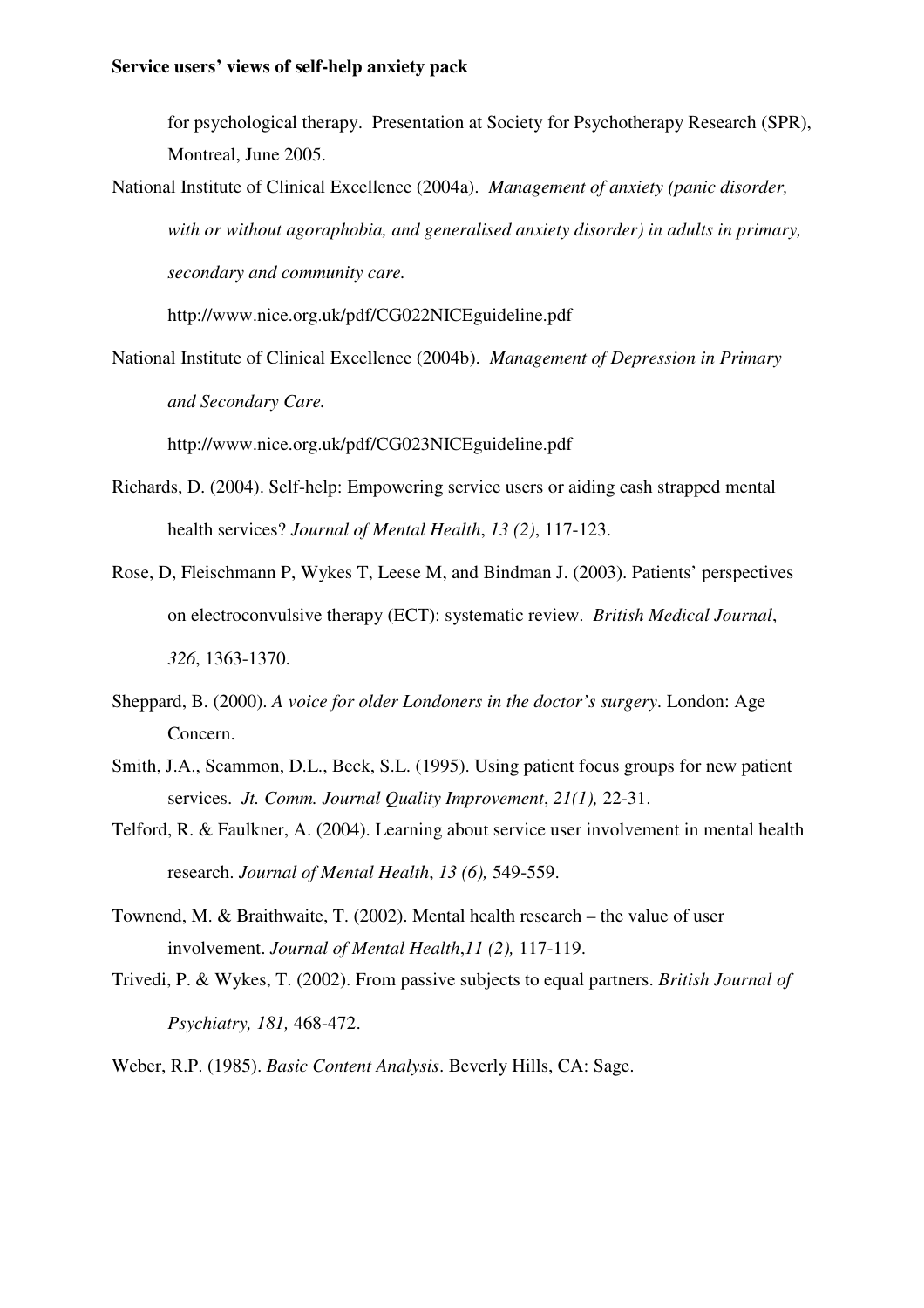Wright, S. (2004a) *Self-help Groups. Self-help groups for individuals who experience mental distress: Proceedings of a self-help group members' symposium and a review of selected literature.* The Mental Health Foundation and Rethink: London.

Wright, S. (2004b) Self-help and Mutual Aid Groups: An Emerging Movement*. Updates*, *5, (15).* The Mental Health Foundation: London.